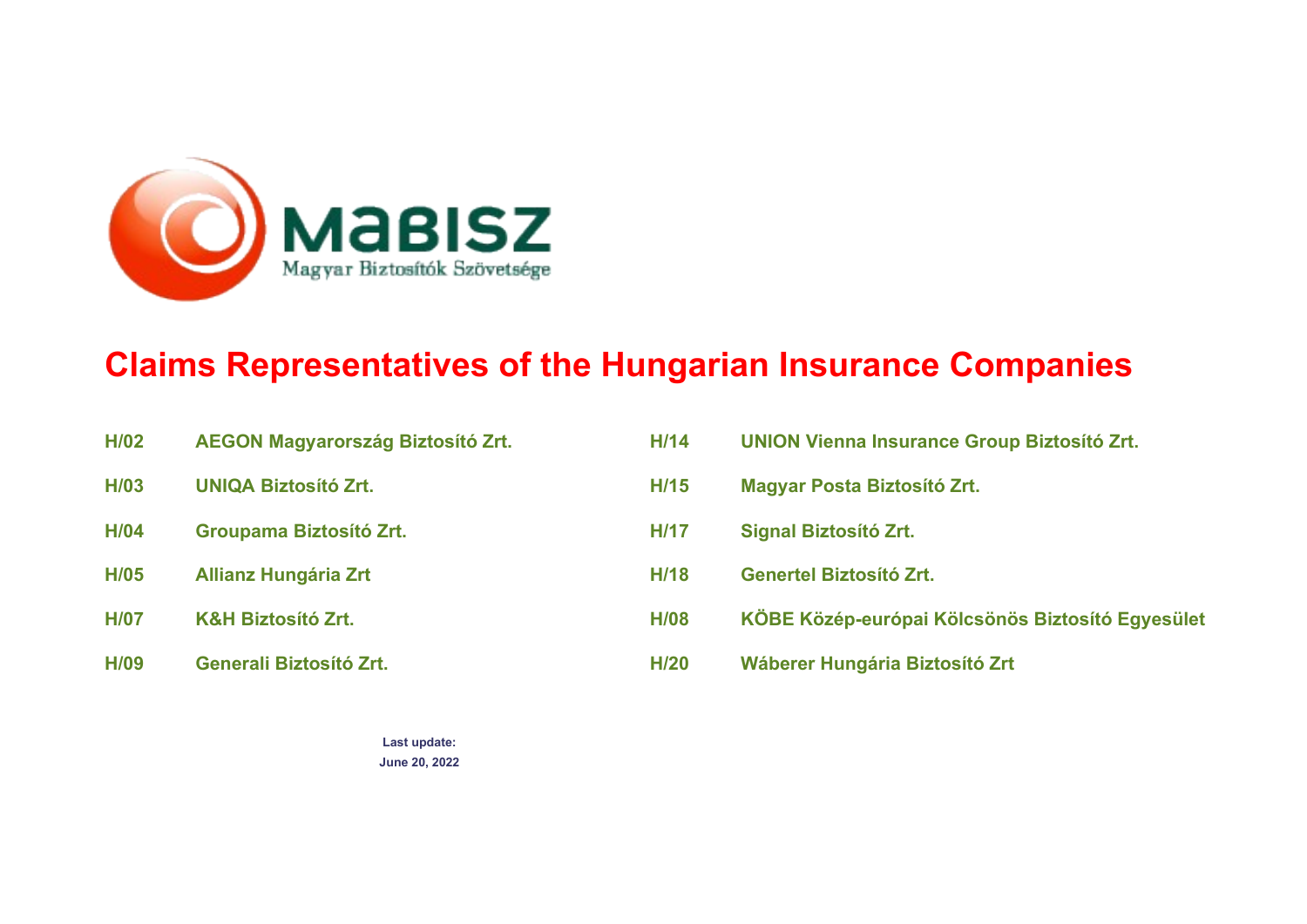<span id="page-1-0"></span>

# **AEGON Magyarország Általános Biztosító Zrt (H/02)**

| Ország     | Név                                                                        | Cím                                                             | e-mai                        |
|------------|----------------------------------------------------------------------------|-----------------------------------------------------------------|------------------------------|
| Α          | AVUS worldwide claims service                                              | A-8010 Graz Rechbauer Str. 4.                                   | office@avus-group.com        |
| в          | AVUS Internazional Belgium                                                 | B-2030 Antwerpen, Noorderlaan 87.                               | avus.belgium@sgs.com         |
| <b>BG</b>  | AVUS Bulgaria International Claims Handling Ltd                            | BG-1000 Sofia, 10 General Gurko Str., Et.3, Ap.4                | office.bq@avus-group.com     |
| <b>CH</b>  | AVUS (Schweiz) AG                                                          | CH-7302 Landquart, Schulstr. 76., Pf.: 72                       | office.ch@avus-claims.com    |
| <b>CY</b>  | Prodromou & Makriyiannis Insurance Underwriting Agencies & Consultants Ltd | CY-1097 Nicosia, Homer Str. 20., 3rd floor                      | info@pua.com.cy              |
| CZ         | AVUS International spol. S R.O.                                            | CZ-12000 Praha 2, Rubesova 8.                                   | office.cz@avus-group.com     |
| D          | <b>AVUS GmbH</b>                                                           | D-20097 Hamburg, Amsinckstr. 32.                                | kontakt@avus-ssh.de          |
| DK         | <b>AVUS Danmark</b>                                                        | DK-3000 Frederiksberg, Lindevangs Allé 6.                       | office.dk@avus-claims.com    |
| Е          | AVUS Espana Tramitacion de Siniestros, SA                                  | E-28290 Las Rozas, Chile 10, Edif. Madrid 92 of 124.            | office.es@vus-claims.com     |
| <b>EST</b> | iClaim Eesti OU                                                            | EST-10151 Tallinn, Narva mnt 13                                 | info.ee@iclaim-group.com     |
| F          | AVUS France S.a.r.l.                                                       | F-75009 Paris, 44 Rue la Fayette                                | office.fr@avus-claims.com    |
| <b>FIN</b> | Liikennevakuutuskeskus (IC)                                                | FIN-00120 Helsinki, Bulevardi 28                                | janne.jumppanen@vakes.fi     |
| FL.        | AFES AG für europäische Schadenregulierung                                 | FL-9490 Vaduz, Neugasse 17                                      | office.fl@avus-claims.com    |
| <b>GR</b>  | <b>AVUS Greece</b>                                                         | GR-11475 Athen, Parashou 143                                    | office.gr@avus-claims.com    |
| HR         | AVUS International d.o.o.                                                  | HR-10000 Zagreb, Gajeva 27.                                     | office.hr@avus-group.com     |
|            | AVUS Italia S.r.I.                                                         | I-00187 Roma, Via Ludovisi 36                                   | office.it@avus-claims.com    |
| IRL        | M. K. Nolan & Co Ltd.                                                      | IRL- Dublin 18, Suite 6, The Avenue, Beacon Court, Sandyfort    | mknolan@indigo.ie            |
| <b>IS</b>  | Lausnir Lögmannsstofa                                                      | IS-105 Reykjavik, Sudurlandsbraut 52.                           | lausnir@lausnir.is           |
| ш          | AVUS LUXEMBOURG                                                            | L-5442 Roedt, 54, Rue de Remich                                 | office.lu@avus-claims.com    |
| LT.        | <b>UAB</b> iClaim                                                          | LT-09303 Vilnius, Zalgirio st. 92                               | info@iclaim.lt               |
| LV         | iClaim                                                                     | LV-1010 Riga, Krisjana Valdemara STr. 21-20.                    | invo.lv@iclaim-group.com     |
| М          | GasanMamo Insurance Limited                                                | M- GZIRA GZR1405, Msida Road.                                   | insurance@gasanmamo.com      |
| N          | <b>AVUS Norge</b>                                                          | N-0104 Oslo, PB 870 Sentrum                                     | office.no@avus-claims.com    |
| <b>NL</b>  | <b>AVUS Nederland</b>                                                      | NL-3001 DD Rotterdam, Postbus 30 189                            | experts@avusnederland.nl     |
| P          | <b>AVUS Portugal</b>                                                       | P-2970-869 Chameca da Cotovia Sesimbra, Rua St Andrea, 1-Loja D | jose.oliveira@avus-group.com |
| <b>PL</b>  | AVUS Polska worldwide claims service sp.Z o.o.                             | PL-54-515 Wroclaw, ul. Basi Włodyjowskiej 4                     | office.pl@avus-group.com     |
| <b>RO</b>  | <b>AVUS International</b>                                                  | RO-053030 Bucuresti, CP 5 - 128                                 | office.ro@avus-group.com     |
| s          | <b>AVUS Sverige</b>                                                        | S-11223 Stockholm, Scheelegatan 1 1tr                           | office.se@avus-claims.com    |
| <b>SK</b>  | AVUS International, spol. S r.o.                                           | SK-820 05 Bratislava 25. Mliekarenská 13.                       | office.sk@avus-group.com     |
| <b>SLO</b> | Zavarovalnica Triglav d. d.                                                | SLO-1000 Ljubljana, Verovskova 60.b.                            | zt-77027@zav-triglav.si      |
| <b>UK</b>  | Peter L. Botham GmbH                                                       | A-1030 Wien, Ungargasse 64-66, Stiege 1, Top 210                | office.botham@avus-group.com |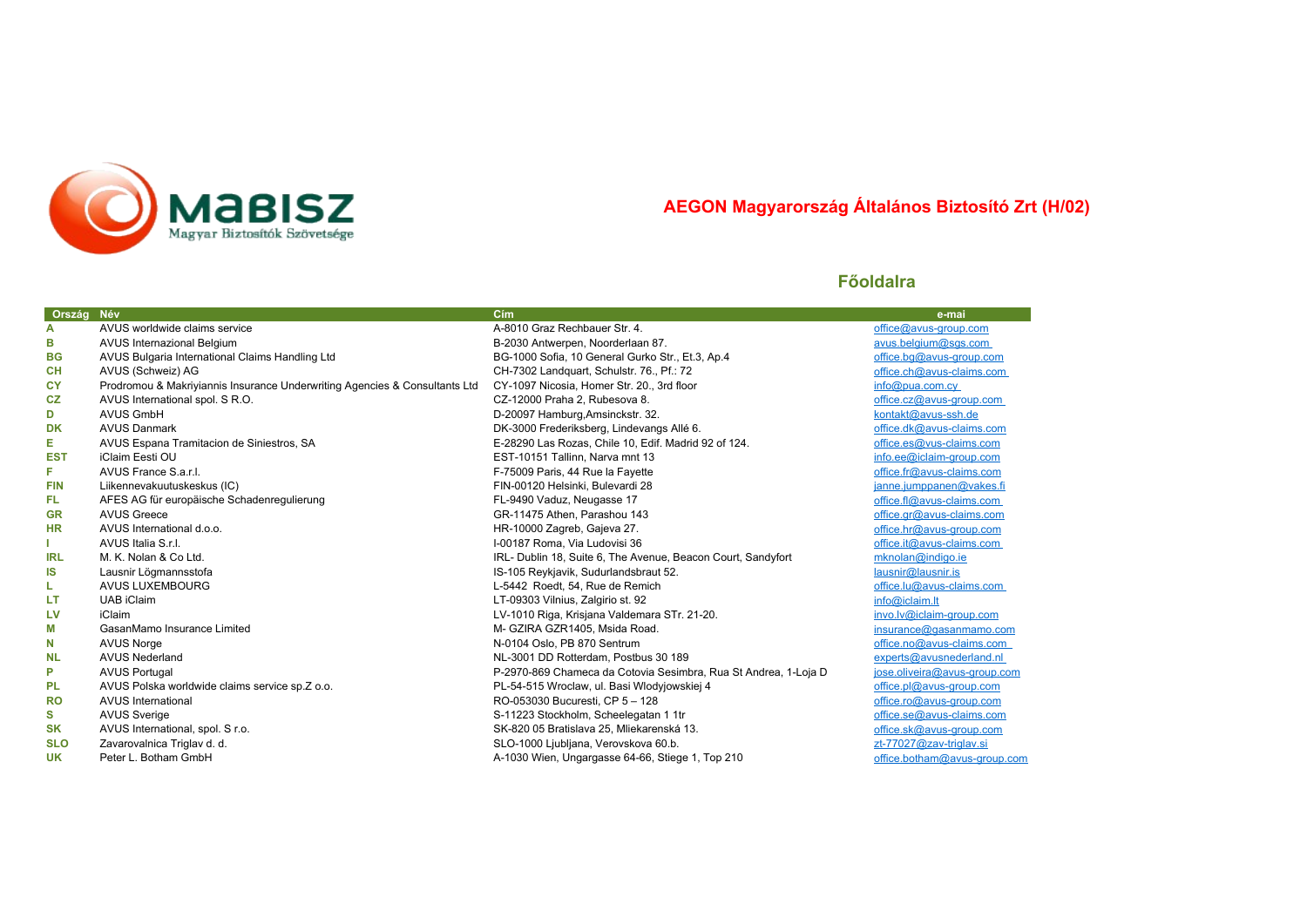<span id="page-2-0"></span>

# **Allianz Hungária Zrt (H/05)**

| Ország Név |                                                            | Cím                                                | e-mai                                          |
|------------|------------------------------------------------------------|----------------------------------------------------|------------------------------------------------|
| A          | Allianz Elementar Versicherungs-AG                         | A-1130 Wien, Hietzinger Kai 101-105                | schaden@allianz.at                             |
| в          | ALLIANZ BENELUX S.A                                        | B-1000 Brussels Rue de Laeken 35.                  | Foreign.Claims@allianz.be                      |
| <b>BG</b>  | Allianz Bulgaria Insurance Co.                             | BG-1504 Sofia, 2, Prof. Milko Bichev Str.          | green.card@allianz.bg                          |
| <b>CH</b>  | <b>Allianz Suisse</b>                                      | CH-8048 Zürich, Postfach                           | contact@allianz-suisse.ch                      |
| <b>CY</b>  | Allianz Hellas Insurance Company S.A                       | P.O.B. 24537, Nicosia 1389                         | allianz@ccb.coop.com.cy                        |
| CZ         | Allianz pojišťovna, a.s.                                   | CZ-12000 Praha 2, Rimska 12.                       | sulc@allianz.cz                                |
| D          | Allianz Versicherungs-Aktiengesellschaft                   | D-8000 München, 44 Königin str.                    | https://kfz-auslandsschaden-melden.allianz.de/ |
| <b>DK</b>  | Van Ameyde Danmark ApS                                     | DK_2000 Frederiksberg, Lindevangs Allé 6           | info@vanameyde.dk                              |
| Е          | <b>ALLIANZ</b>                                             | E-28046 Madrid, Paseo de la Castellana, 39         | siniestros.extranjeros@allianz.es              |
| <b>EST</b> | IF P&C Insurance AS                                        | EE-12915 Tallin, Tondi str.17.                     | andres.myrk@if.ee                              |
| F.         | <b>ALLIANZ IARD</b>                                        | F-92087 Paris La Cedex                             | alliancsia@allianz.fr                          |
| <b>FIN</b> | Pohjantähti Mutual Insurance Company                       | FIN-00013 Pohjola, Puutarhurinkuja 2.              | merja.suomela@pohjola.fi                       |
| FL.        | AFES AG für europäische Schadenregulierung                 | FL-9490 Vaduz, Neugasse 17                         | office.fl@avus-claims.com                      |
| <b>GR</b>  | ALLIANZ HELLAS INS.CO.                                     | GR-11526 Athene, Kiffissias Avenau 124.            | ekaratzaferi@allianz.gr                        |
| <b>HR</b>  | ALLIANZ HRVATSKA d.d.                                      | HR-10000 Zagreb, Selska 136.-138.                  | info@allianz.hr                                |
|            | <b>ALLIANZ SPA</b>                                         | I-34123 Trieste, Largo Ugo Irneri 1                | info@lloydadriatico.it                         |
| IRL        | <b>Allianz PLC</b>                                         | IRL- Dublin 4., Burlington House, Burlington Road, | michael.nolan@allianz.ie                       |
| IS         | Frumherji hf.                                              | IS-110 Reykjavik, Hestháls, 6-8                    | hans@frumherji.is                              |
| L          | ALLIANZ INSURANCE LUXEMBOURG                               | L-2450 Luxemburg, 14. Blvd. Roosewelt              | brigitte.levasseur@agf.lu                      |
| LT         | If P & C Insurance AS branch                               | LT-2600 Vilnius, Gedimino pr.28.                   | gintaras.kazlauskas@if.it                      |
| LV         | Lars Krogius Baltic                                        | LV-1010 Riga, Kronvalda blvrd 10, office 16        | latvia@krogius.com                             |
| М          | GasanMamo Insurance Limited                                | M- GZIRA GZR03 Msida Rd.                           | insurance@gasanmamo.com                        |
| N          | Van Ameyde Norway AS                                       | N-0104 Oslo, Postboks 865 Sentrum                  | claims@vanameyde.no                            |
| <b>NL</b>  | Allianz Benelux N.V. (Allianz Nederland)                   | NL-3000 AB Rotterdam, P.B. 64                      | schadeservice@allianz.nl                       |
| P          | <b>ALLIANZ</b>                                             | P-Lisabon 1069-014, Rua Andrade Corvo 32           | info@allianz.pt                                |
| PL         | Towarzystwo Ubezpieczen i Reasekuracji ALLIANZ POLSKA S.A. | PL-00-791 Warszawa, Chocimska Street 17.           | anna.glen@allianz.pl                           |
| <b>RO</b>  | ALLIANZ-TIRIAC ASIGURARI                                   | RO-71139 Bucuresti, 80-84 Caderea Bastiliei Str.   | sorin.greceanu@allianztiriac.ro                |
| S          | Van Ameyde Sweden AB                                       | S-118 63 Stockholm, Rosenlundsgatan 54             | info@vanameyde.se                              |
| <b>SK</b>  | Allianz - Slovenská poisťovňa, a. s.                       | SK-815 74 Bratislava, Dostojevskiho rad 4.         | allianzsp@allianzsp.sk                         |
| <b>SLO</b> | ZAVAROVALNICA TRIGLAV d.d.                                 | SLO-61000 Ljubljana, Miklosiceva 19.               | zt-77027@siol.net                              |
| <b>UK</b>  | <b>ALLIANZ Insurance</b>                                   | UK- GU1 1DB Guildford, PO Box 10                   |                                                |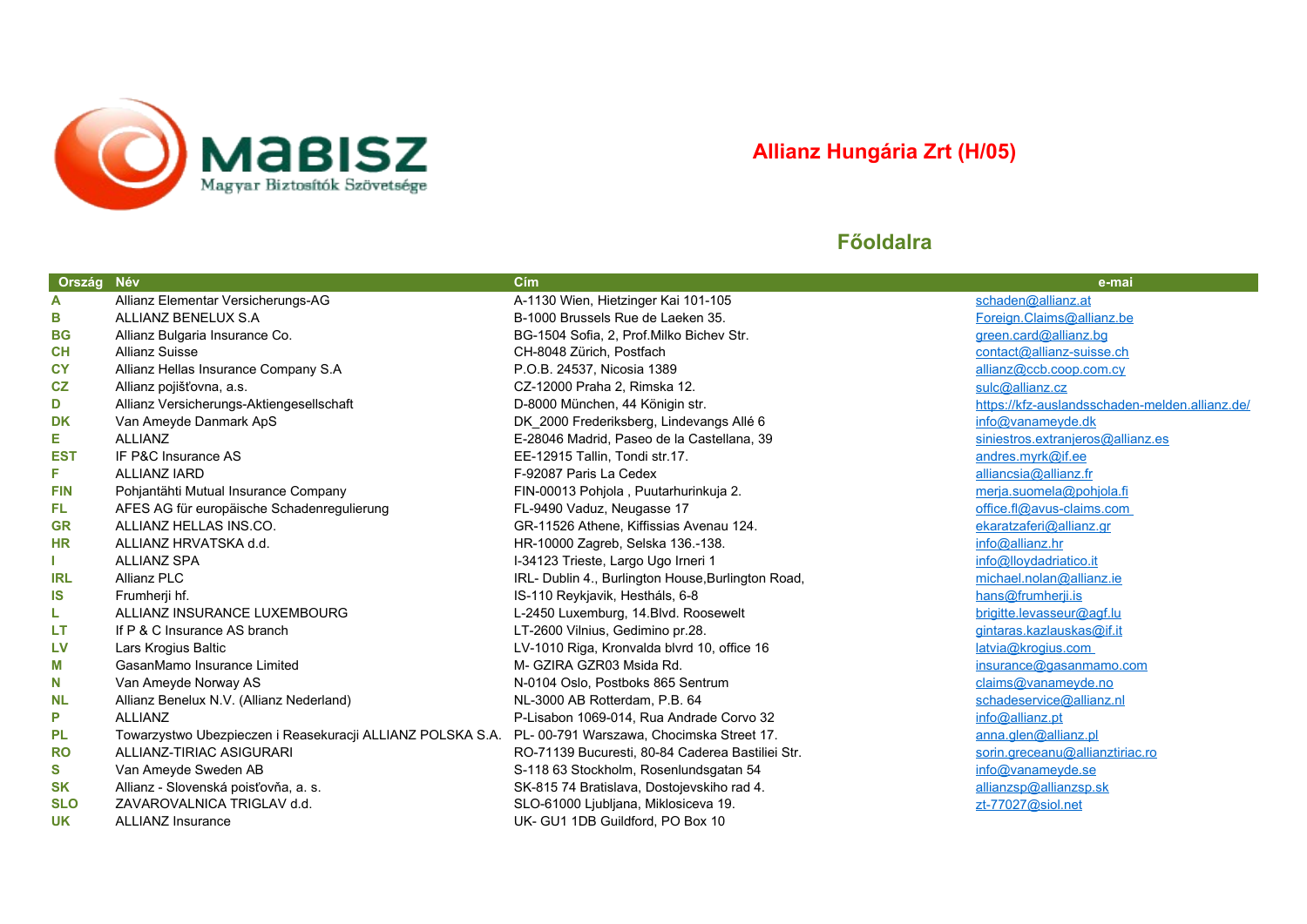<span id="page-3-0"></span>

# **Generali Biztosító Zrt. (H/09)**

| Ország     | <b>Név</b>                                    | C(m)                                                       | e-mai                                 |
|------------|-----------------------------------------------|------------------------------------------------------------|---------------------------------------|
| A          | Generali Versicherung AG                      | A-1011 VIENNA, Landskrongasse, 1-3                         | 4kh@generali.at                       |
| в          | DEKRA CLAIMS SERVICES BELGIUM NV/SA           | B-1930 Zaventem, Leuvensesteenweg 510                      | administration.claims.be@dekra.com    |
| <b>BG</b>  | Generali Insurance Company Ltd                | BG - 1504 Sofia, 68, Knyaz Al. Dondoukov Blvd.             | nadya.gyurova@generali.bg             |
| <b>CH</b>  | <b>GENERALI Assurances Générales</b>          | CH - 1211 GENEVE 3, 1, Rue de la Fontaine                  | dossierstr-4directive@generali.ch     |
| <b>CY</b>  | Orphanides & Murat Ltd                        | CY - 3011 LIMASSOL, 140, Franklin Roosevelt Avenue         | rotacy@globalsoftmail.com             |
| CZ         | Generali Česká pojišťovna, a.s.               | CZ-113 04 PRAHA 1, Spálená 16                              | kc-Izpu@generaliceska.cz              |
| D          | Generali Versicherung AG                      | D-817 37 MUENCHEN, Adenauerring 7                          | auftragsschaden@thuringia-generali.de |
| <b>DK</b>  | VAN AMEYDE Danmark ApS                        | DK-2000 Frederiksberg, Lindevangs Alle 6                   | info@vanameyde.dk                     |
| E          | GENERALI ESPAÑA, S.A. DE SEGUROS Y REASEGUROS | E-28034 Madrid, Calle Orduna, 2                            | estrella.siniestros.lVdir@generali.es |
| <b>EST</b> | PANDI BALT LTD                                | EST - 10124 TALLINN, P.O. Box 3011                         | pandibalttallinn@arvid.ee             |
| F          | <b>GENERALI FRANCE</b>                        | F - 75456 Paris Cedex 09, 7, boulevard Haussmann           | sinauto4D@gfa.generali.fr             |
| <b>FIN</b> | Van Ameyde Finland                            | FIN-00500 Helsinki, Lintulahdenkatu 10                     | finland@krogius.com                   |
| FL.        | <b>GENERALI Assurances Générales</b>          | CH - 1211 GENEVE 3, 1, Rue de la Fontaine                  | dossierstr-4directive@generali.ch     |
| <b>GR</b>  | <b>GENERALI HELLAS Ins. Co.</b>               | GR-151 24 MAROUS, Megalou Alexandrou Ave. & 1, Vas. Sofias | Olga.Athanasiou@generali.gr           |
| <b>HR</b>  | <b>GENERALI OSIGURANJE D.D.</b>               | HR-10010 Zagreb, Bani 110                                  | foreignclaims@generali.hr             |
|            | Assicurazioni Generali S.p.A.                 | I - 31021 Mogliano Veneto (TV), Via Marocchesa, 14         | marco.marra@generaligroup.com         |
| <b>IRL</b> | VAN AMEYDE IRELAND Ltd.                       | IRL - GALWAY, Liosban Business Park, Tuam Road             | info@europageneral.com                |
| IS         | Garðar Briem, hrl.                            | IS-101 REYKJAVIK, Soleyjargotu 17                          | gardarbriem@islandia.is               |
| L          | <b>DEKRA Claims Services</b>                  | L-5365 Munsbach, 12, rue Gabriel Lippmann                  | info.lu@dekra-claims-services.com     |
| LT         | SIA "PANDI BALT" ATSTOVYBĖ                    | LT - 5802 KLAIPEDA, 8-2 Tilzes Str.                        | pandibaltklaipeda@takas.lt            |
| LV         | <b>PANDI BALT</b>                             | LV-1045 RIGA, P.O.Box 66                                   | pandi@balt.riga.lv                    |
| М          | Middlesea Insurance Plc                       | M-FRN1442 Floriana, Middle Sea House                       |                                       |
| N          | Van Ameyde Norway AS                          | N - 0104 OSLO, P.O. Box 864 Sentrum                        | claims@vanameyde.no                   |
| <b>NL</b>  | Generali Schadeverzekering Maatschappij N.V.  | NL - 1110 CL DIEMEN, Diemerhof 42                          | janspanjaard@generali.nl              |
| P          | <b>ASSICURAZIONI GENERALI</b>                 | P - 1050 LISBOA, Avenida 5 de Outubro nº 75 - 6º andar     |                                       |
| <b>PL</b>  | GENERALI Towarzystwo Ubezpieczen S.A          | PL-02-676 WARSZAWA, UI. Postepu 15                         | PL MotorClaims@generali.pl            |
| <b>RO</b>  | GENERALI ROMANIA ASIGURARE REASIGURARE        | RO - Bucharest, 58-60 Ghe. Polizu Str.                     | dan.simion@generali.rO                |
| S          | VAN AMEYDE SWEDEN AB                          | S-11233 STOCKHOLM, Kronobergsgatan 25                      | info@vanameyde.se                     |
| <b>SK</b>  | <b>GENERALI POIST'OVNA A.S.</b>               | SK-81108 BRATISLAVA, Mlynske Nivy 1                        | foreignclaims.sk@generali.com         |
| <b>SLO</b> | GENERALI zavarovalnica d.d. Ljubljana         | SLO-1000 LJUBLJANA, Krziceva 3                             | gc.si@generali.com                    |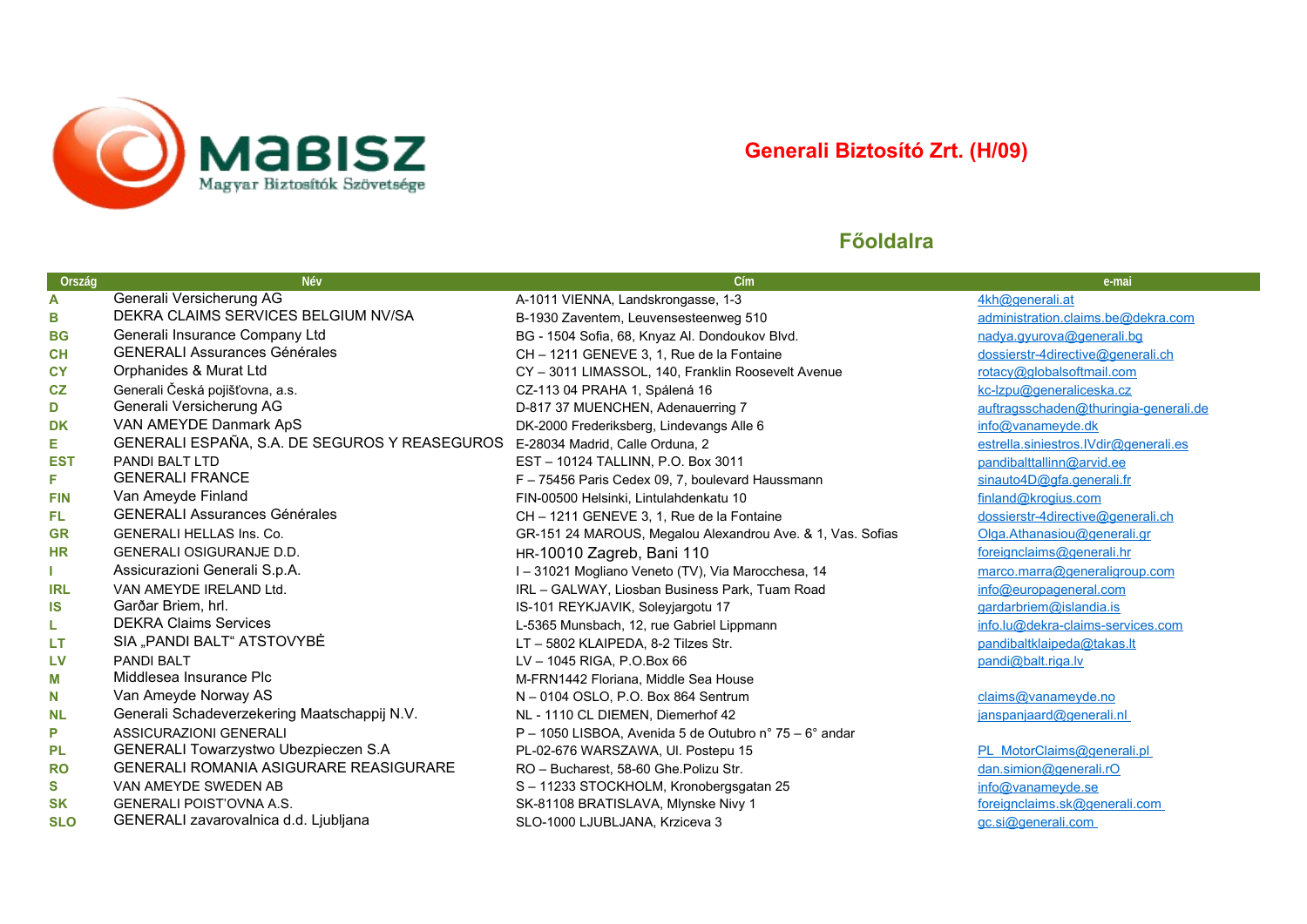<span id="page-4-0"></span>

# **Genertel Biztosító Zrt. (H/18)**

| Ország     | Név                                                                       | Cím                                                        | e-mai                                 |
|------------|---------------------------------------------------------------------------|------------------------------------------------------------|---------------------------------------|
| A          | Generali Versicherung AG                                                  | A-1011 VIENNA, Landskrongasse, 1-3                         | 4kh@generali.at                       |
| в          | DEKRA CLAIMS SERVICES BELGIUM NV/SA                                       | B-1930 Zaventem, Leuvensesteenweg 510                      | administration.claims.be@dekra.com    |
| <b>BG</b>  | Generali Insurance Company Ltd                                            | BG - 1504 Sofia, 68, Knyaz Al. Dondoukov Blvd.             | nadya.gyurova@generali.bg             |
| CH         | <b>GENERALI Assurances Générales</b>                                      | CH - 1211 GENEVE 3, 1, Rue de la Fontaine                  | dossierstr-4directive@generali.ch     |
| <b>CY</b>  | Orphanides & Murat Ltd                                                    | CY - 3011 LIMASSOL, 140, Franklin Roosevelt Avenue         | rotacy@globalsoftmail.com             |
| CZ         | Generali Česká pojišťovna, a.s.                                           | CZ-113 04 PRAHA 1, Spálená 16                              | kc-Izpu@generaliceska.cz              |
| D          | Generali Versicherung AG                                                  | D-817 37 MUENCHEN, Adenauerring 7                          | auftragsschaden@thuringia-generali.de |
| DK         | VAN AMEYDE Danmark ApS                                                    | DK-2000 Frederiksberg, Lindevangs Alle 6                   | info@vanameyde.dk                     |
| Е          | GENERALI ESPAÑA, S.A. DE SEGUROS Y REASEG E-28034 Madrid, Calle Orduna, 2 |                                                            | estrella.siniestros.lVdir@generali.es |
| <b>EST</b> | PANDI BALT LTD                                                            | EST - 10124 TALLINN, P.O. Box 3011                         | pandibalttallinn@arvid.ee             |
| F          | <b>GENERALI FRANCE</b>                                                    | F - 75456 Paris Cedex 09, 7, boulevard Haussmann           | sinauto4D@gfa.generali.fr             |
| <b>FIN</b> | Van Ameyde Finland                                                        | FIN-00500 Helsinki, Lintulahdenkatu 10                     | finland@kroqius.com                   |
| FL         | <b>GENERALI Assurances Générales</b>                                      | CH - 1211 GENEVE 3, 1, Rue de la Fontaine                  | dossierstr-4directive@generali.ch     |
| <b>GR</b>  | <b>GENERALI HELLAS Ins. Co.</b>                                           | GR-151 24 MAROUS, Megalou Alexandrou Ave. & 1, Vas. Sofias | Olga.Athanasiou@generali.gr           |
| <b>HR</b>  | <b>GENERALI OSIGURANJE D.D.</b>                                           | HR-10010 Zagreb, Bani 110                                  | foreignclaims@generali.hr             |
|            | Assicurazioni Generali S.p.A.                                             | I - 31021 Mogliano Veneto (TV), Via Marocchesa, 14         | marco.marra@generaligroup.com         |
| IRL        | VAN AMEYDE IRELAND Ltd.                                                   | IRL - GALWAY, Liosban Business Park, Tuam Road             | info@europageneral.com                |
| <b>IS</b>  | Garðar Briem, hrl.                                                        | IS-101 REYKJAVIK, Soleyjargotu 17                          | gardarbriem@islandia.is               |
| L          | <b>DEKRA Claims Services</b>                                              | L-5365 Munsbach, 12, rue Gabriel Lippmann                  | info.lu@dekra-claims-services.com     |
| LТ         | SIA "PANDI BALT" ATSTOVYBĖ                                                | LT - 5802 KLAIPEDA, 8-2 Tilzes Str.                        | pandibaltklaipeda@takas.lt            |
| <b>LV</b>  | <b>PANDI BALT</b>                                                         | LV-1045 RIGA, P.O.Box 66                                   | pandi@balt.riga.lv                    |
| M          | Middlesea Insurance Plc                                                   | M-FRN1442 Floriana, Middle Sea House                       |                                       |
| N          | Van Ameyde Norway AS                                                      | N - 0104 OSLO, P.O. Box 864 Sentrum                        | claims@vanameyde.no                   |
| <b>NL</b>  | Generali Schadeverzekering Maatschappij N.V.                              | NL - 1110 CL DIEMEN, Diemerhof 42                          | janspanjaard@generali.nl              |
| P          | ASSICURAZIONI GENERALI                                                    | P - 1050 LISBOA, Avenida 5 de Outubro nº 75 - 6º andar     |                                       |
| <b>PL</b>  | GENERALI Towarzystwo Ubezpieczen S.A                                      | PL-02-676 WARSZAWA, UI. Postepu 15                         | PL MotorClaims@generali.pl            |
| <b>RO</b>  | <b>GENERALI ROMANIA ASIGURARE REASIGURARE</b>                             | RO - Bucharest, 58-60 Ghe.Polizu Str.                      | dan.simion@generali.rO                |
| S          | VAN AMEYDE SWEDEN AB                                                      | S-11233 STOCKHOLM, Kronobergsgatan 25                      | info@vanameyde.se                     |
| <b>SK</b>  | <b>GENERALI POIST'OVNA A.S.</b>                                           | SK-81108 BRATISLAVA, Mlynske Nivy 1                        | foreignclaims.sk@generali.com         |
| <b>SLO</b> | GENERALI zavarovalnica d.d. Ljubljana                                     | SLO-1000 LJUBLJANA, Krziceva 3                             | gc.si@generali.com                    |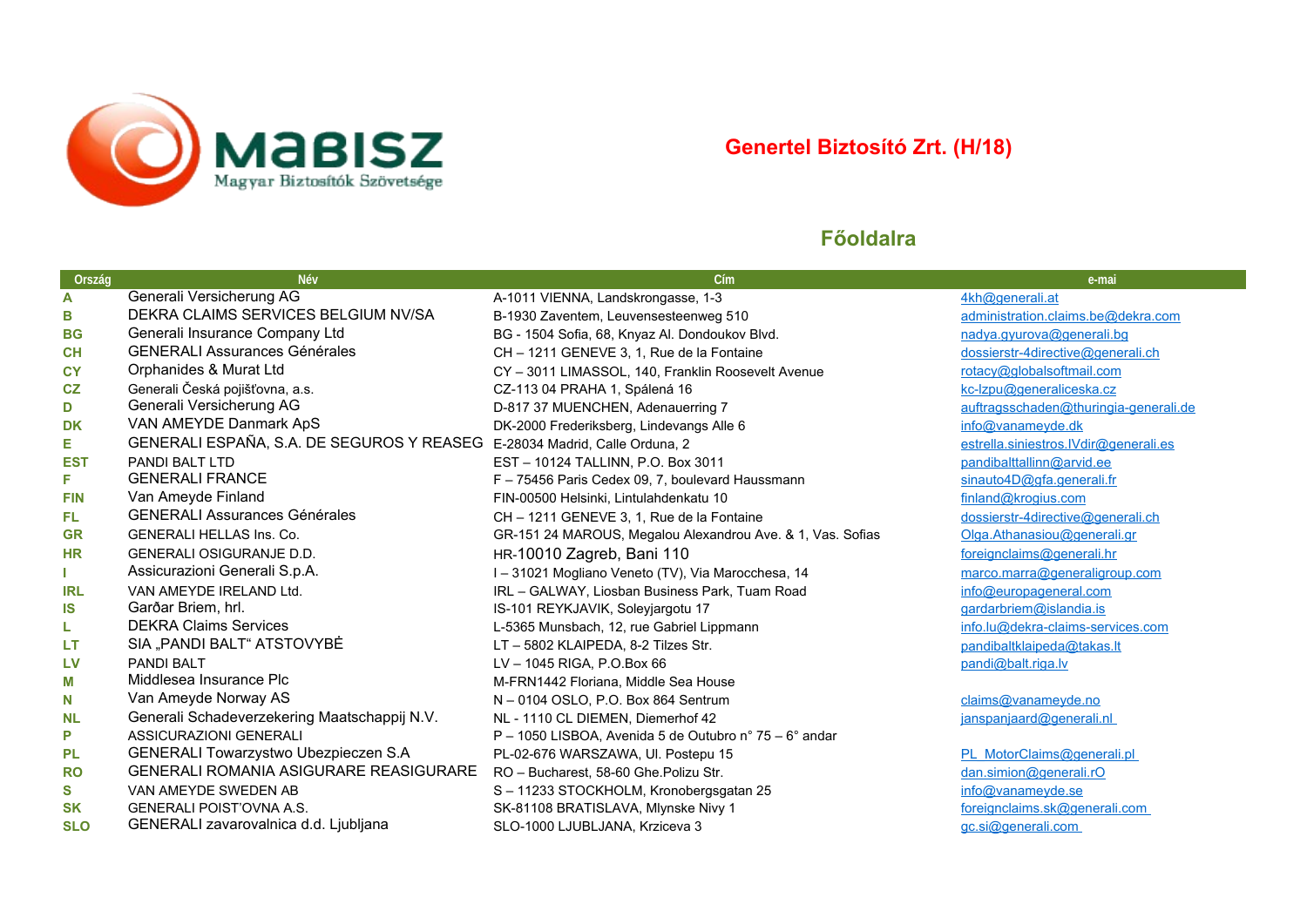<span id="page-5-0"></span>

# **Groupama Biztosító Zrt. (H/04)**

| Ország     | Név                                                                        | Cím                                                  | e-mai                          |
|------------|----------------------------------------------------------------------------|------------------------------------------------------|--------------------------------|
| A          | Van Ameyde Austria GmbH                                                    | A-8010 Graz, Karl-Maria-Von-Weber Gasse 9            | office@vanameyde.at            |
| в          | Van Ameyde Belgium                                                         | B-1040 Brussels, Wetstraat 26, Rue de Loi            | $info@$ vanameyde.be           |
| <b>BG</b>  | Marins International EOOD                                                  | BG-9000 Varna, 40, Graf Ignatiev Str.                | office@marins.bq               |
| <b>CH</b>  | Van Ameyde (Switzerland) AG                                                | CH-4002 Basel, Zwingerstraße 10                      | info@vanameyde.ch              |
| <b>CY</b>  | Prodromou & Makriyiannis Insurance Underwriting Agencies & Consultants Ltd | CY-1097 Nicosia, Homer Str. 20                       | info@pua.com.cy                |
| CZ         | Kooperativa pojišťovna, a.s., Vienna Insurance Group                       | CZ-186 00 Praha 8, Pobřežní 665/21                   | greencard@koop.cz              |
| D          | Van Ameyde Germany AG                                                      | D-50825 Köln, Weinsbergstrasse 190                   | claims@vanameyde.de            |
| <b>DK</b>  | Van Ameyde Denmark ApS                                                     | DK-2000 Frederiksberg, Lindevangs Allé 6             | info@vanameyde.dk              |
| Е          | Van Ameyde Espana SA                                                       | E-08007 Barcelona, Plaza Universidad, 3, 5°-4a       | vanameydebcn@vanameyde.es      |
| <b>EST</b> | Lars Krogius Baltic OÜ                                                     | EST-10151 Tallinn, Ahtri 12                          | estonia@krogius.com            |
| F          | Van Ameyde                                                                 | F-92508 Rueil Malmaison Cedex, 1 Rue Francois Jacob  | vanameyde@vafrance.com         |
| <b>FIN</b> | Van Ameyde Finland                                                         | FIN-00500 Helsinki, Sörnäisten Rantatie 25A          | BA22@krogius.com               |
| FL         | Van Ameyde (Switzerland) AG                                                | CH-4002 Basel, Zwingerstraße 10                      | info@vanameyde.ch              |
| <b>GR</b>  | <b>AVUS Greece</b>                                                         | GR-11475 Athen, Parashou 143                         | office.GR@avus-group.com       |
| <b>HR</b>  | Van Ameyde Jadran d.o.o.                                                   | HR-10 000 Zagreb, Ilica 191f                         | vanameyde.jadran@vanameyde.com |
|            | Van Ameyde Italia Srl                                                      | I-20122 Milano, Corso Porta Romana, 89               | infoitaly@vanameyde.com        |
| <b>IRL</b> | Van Ameyde Ireland Ltd                                                     | IRL-Dublin 1 IFSC, 3rd Floor 5 George's Dock         | ireland.claims@vanameyde.com   |
| IS         | Lausnir lögmannsstofa                                                      | IS-105 Reykjavik, Skógarhlíd 12. 3 haed              | laur@le.is                     |
| L.         | VAN AMEYDE Luxembourg                                                      | L-1855 Luxembourg, 43 avenue J.F. Kennedy            | info.luxembourg@vanameyde.com  |
| LT         | Van Ameyde - Krogius                                                       | LT-91222 Klaipedia, Talkos 24a. Office 408           | lithuania@krogius.com          |
| LV         | Lars Krogius Baltic                                                        | LV-1010 Riga, Kronvalda blvrd 10., office 16         | latvia@krogius.com             |
| M          | O. .F. Gollcher & Sons Ltd                                                 | M-Valletta VLT 1000, P.O. Box 268                    | contact@gollcher.com           |
| N          | Van Ameyde Norway AS                                                       | N-0179 Oslo, P.O. Box 865                            | claims@vanameyde.no            |
| <b>NL</b>  | Van Ameyde Nederland B.V.                                                  | NL-2280 GA RIJSWIJK, P.O. Box 3038                   | info@vais.nl                   |
| P          | Van Ameyde Portugal                                                        | P-1050-197 LISBOA                                    | vanameyde@vanameyde.pt         |
| PL         | Van Ameyde Polska SP.z.o.o.                                                | PL-03-825 Warszawa, Owsiana 12                       | biuro@vanameyde.com            |
| <b>RO</b>  | <b>RECREX SRL</b>                                                          | RO-Suceava City, bld. George Enescunr. 16.           | daune@recrex.net               |
| S          | Van Ameyde Sweden AB                                                       | SE-10462 STOCKHOLM, P.O. Box 17222,                  | info@vanameyde.se              |
| <b>SK</b>  | Groupama poisťovňa, a. s., pobočka poisťovne z iného členského štátu       | SK-82108 Bratislava, Mileticova 21 +421 (2) 20854208 | info@groupamagarancia.sk       |
| <b>SLO</b> | GENERALI zavarovalnica d.d. Ljubljana                                      | SLO-1000 LJUBLJANA, Krziceva 3                       | gc.si@generali.com             |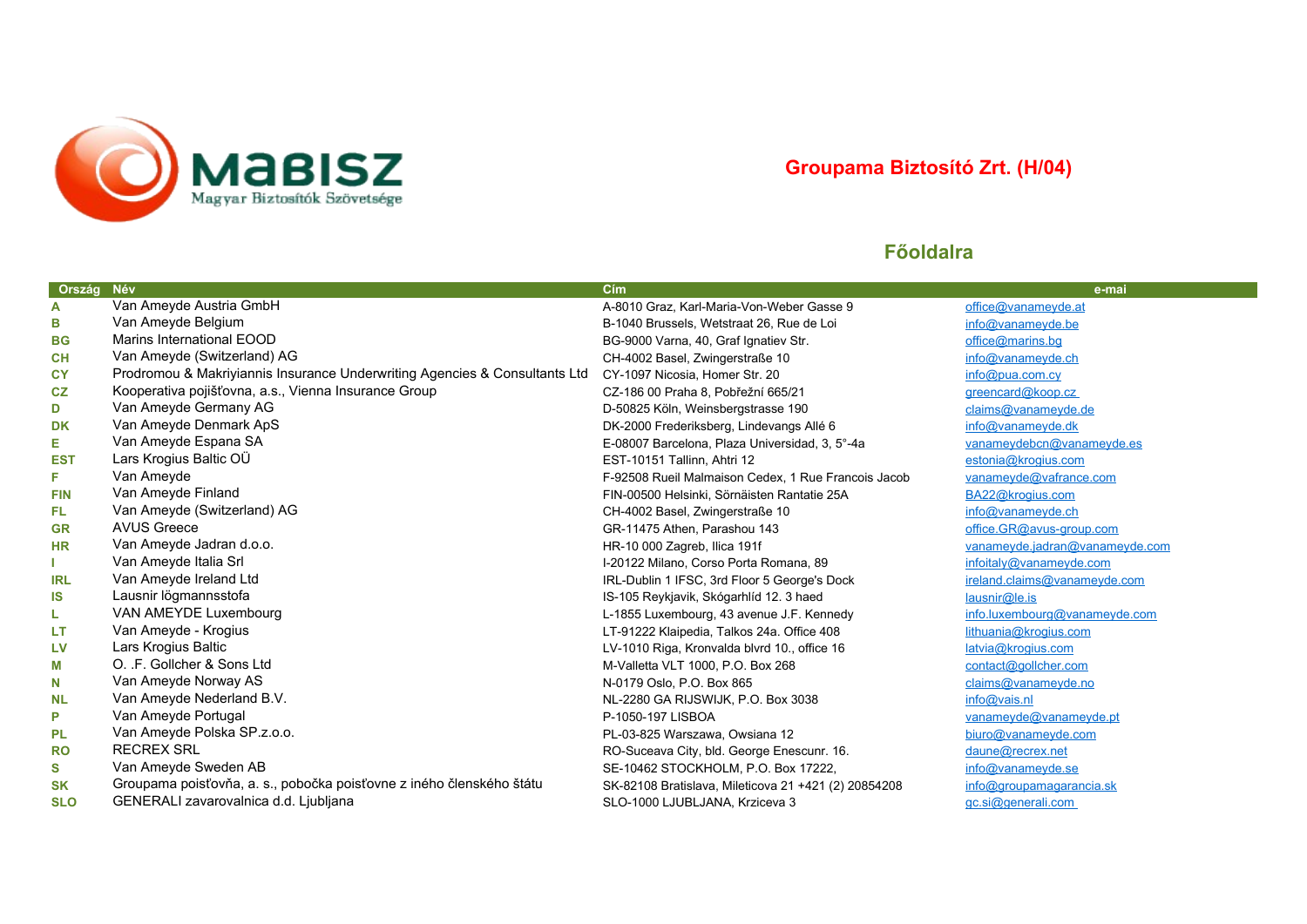<span id="page-6-0"></span>

# **K&H Biztosító Zrt. (H/07)**

| <b>Ország</b> | Név                                                                   | Cím                                                         | e-mai                                |
|---------------|-----------------------------------------------------------------------|-------------------------------------------------------------|--------------------------------------|
| A             | Uniga Österreich Versicherungen AG                                    | A-1029 Wien, Untere Donaustrasse 21.                        | schaden@uniga.at                     |
| в             | <b>KBC Verzekeringen</b>                                              | B-3000 Leuven, Prof. R. Van Overstraetenplein 2.            | Luc.Janssens@verz.kbc.be             |
| <b>BG</b>     | <b>AVUS Bulgaria</b>                                                  | BG-1000 Sofia, 10, General Gurko Str., Et.3, Ap.4           | office.bg@avus-group.com             |
| <b>CH</b>     | Vaudoise Assurances                                                   | CH-1001 Lausanne. Place de Milan                            | gciampi@vaudoise.ch                  |
| <b>CY</b>     | Prodromou & Makriyiannis Ins. Underwriting Agencies & Consultants Ltd | CY-2408 Engomi Nicosia, 14 Kolokotronis Str, 1st&2nd floors | info@pminsurancebrokers.com          |
| CZ            | CSOB pojištovna, a.s.                                                 | CZ-53002 Pardubice, Sladkovského 383.                       | Martina.Cachova@csobpoj.cz           |
| D             | R+V Allgemenie Versicherung AG                                        | D-65189 Wiesbaden, Raiffeisenplatz 1.                       | Hans-Peter.Luckhaupt@ruv.de          |
| <b>DK</b>     | Handling-Danmark Aps.                                                 | DK-2800 LynUK-y, Hovedgade 70 a,1.                          | one@handlingdanmark.dk               |
| Е             | MAPFRE ESPAÑA, COMPAÑÍA DE SEGUROS Y REASEGUROS S.A.                  | E-28034 Madrid, Llodio 4-5 planta                           | luisp@mapfre.com                     |
| <b>EST</b>    | iClaim Eesti OU                                                       | EST-I0151 Tallinn, Narva mnt 13                             | info.ee@iclaim-group.com             |
| F.            | <b>MAAF Assurances</b>                                                | F-79036 Niort Cedex 9, Gestion AIS                          | Alain.BOUCHON@maaf.fr                |
| <b>FIN</b>    | LocalTapiola General Mutual Insurance Company                         | FIN-02100 Espoo Tapiola, Revontulentie 7.                   | foreignclaims@lahitapiola.fi         |
| FL.           | Vaudoise Assurances                                                   | CH-1001 Lausanne, Place de Milan                            | gciampi@vaudoise.ch                  |
| <b>GR</b>     | <b>AVUS Greece</b>                                                    | GR-11475 Athen, Parashou 143                                | office.gr@avus-claims.com            |
| <b>HR</b>     | AVUS International d.o.o.                                             | HR-10000 Zagreb, Gajeva 27.                                 | office.hr@avus-group.com             |
|               | <b>ITALIANA Assicurazioni SPA</b>                                     | I-40126 Bologna, Viale Masini 12-14                         | Stefano Tattini@italiana.it          |
| <b>IRL</b>    | FBD INSURANCE plc                                                     | IRL-12 Dublin, FBD House, Bluebell                          | Tony.staniforth@fdb.ie               |
| IS            | Garðar Briem, hrl.                                                    | IS-101 Reykjavik, Sóleyjargötu 17.                          | gardarbriem@logsol.is                |
| L             | La Luxemburgeoise                                                     | L-3372 Leudelange, 9, rue Jean Fischbach                    | $l$ alux@alux.lu                     |
| LT            | ERGO Insurance SE Lithuanian branch                                   | LT-03507 Vilnius, Gelezinio Vilko Str.6A                    | info@ergo.lt                         |
| LV            | UAB "iClaim" representative office in Latvia                          | LV-1010 Riga, Krišjāņa Valdemāra Str. 21-20                 | info.LV@iclaim-group.com             |
| M             | GasanMamo Insurance Limited                                           | M- GZIRA GZR03, Msida Rd.                                   | insurance@gasanmamo.com              |
| N             | <b>GJENSIDIGE Forsikring</b>                                          | N-0106 Oslo, PB 700 Sentrum                                 | marek-gerard.klauza@gjensidigenor.no |
| <b>NL</b>     | Achmea (Interpolis) Schadeverzekeringen                               | NL-5000 LA Tilburg, Postbus 90106                           | AANM.Loonen@Globalneth.nl            |
| P             | <b>MAPFRE</b>                                                         | P-1250-071 Lisboa, Rua Castilho 52.                         | joaogama@mapfre.pt                   |
| <b>PL</b>     | Towarzystwo Ubezpieczen i Reasekuracji WARTA S.A.                     | PL-00-805 Warszawa, ul. Chmielna 85/87                      | Magdalena.Skowerska@warta.pl         |
| <b>RO</b>     | <b>AVUS International</b>                                             | RO-053030 Bucuresti, CP 5 - 128                             | office.ro@avus-group.com             |
| S             | Länsförsäkringar Sak Försäkringsaktiebolag (publ)                     | S-106 50 Stockholm                                          | jan.hansson@lansforsakringar.se      |
| <b>SK</b>     | ČSOB Poisťovňa, a.s.                                                  | SK-831 04 Bratislava, Millennium Tower II, Vajnorská 100/B  | claims@csob.sk                       |
| <b>SLO</b>    | ZAVAROVALNICA TRIGLAV d.d.                                            | SLO-61000 Ljubljana, Miklosiceva 19.                        | zt-77027@siol.net                    |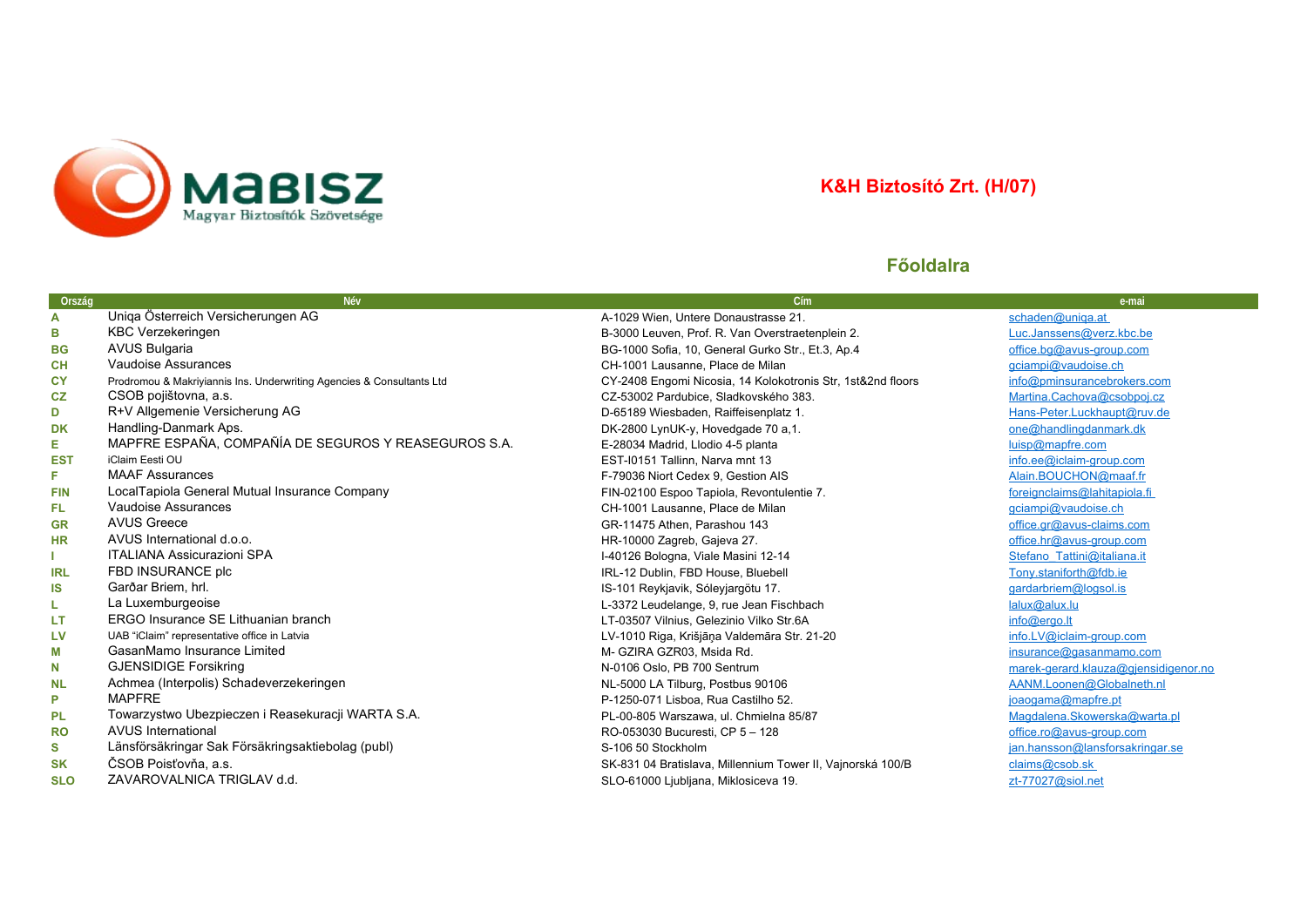<span id="page-7-0"></span>

# **KÖBE Közép-európai Kölcsönös Biztosító Egyesület (H/08)**

| Ország     | <b>Név</b>                                    | Cím                                                                   | e-mai                                  |
|------------|-----------------------------------------------|-----------------------------------------------------------------------|----------------------------------------|
| A          | Dekra Claims Services Austria GmbH            | A-1010 Wien, Petersplatz 3                                            | info.at@dekra-claims-services.com      |
| в          | Dekra Belgium N.V.-S.A.                       | B-1932 St. Stevens-Woluwe, Lenneke Marelaan 12                        | administration.claims.be@dekra.com     |
| <b>BG</b>  | Coris Bulgaria Ltd.                           | BG-1606 Sofia, 1-A Yakov Kraykov                                      | greencard@coris.bg                     |
| <b>CH</b>  | Swiss Claims Network SA (ex-April Suisse)     | CH-1705 Fribourg, Route de la Fonderie 2.                             | info@swiss-claims.ch                   |
| <b>CY</b>  | Pancyprian Insurance LTD                      | CY-1507 Nicosia, POB: 21352                                           | pancyprian@hellenicbank.com            |
| CZ         | Dekra CZ a.s.                                 | CZ-14900 Praha 4, Türkova 1001                                        | info@dekra.cz                          |
| D          | April Deutschland AG                          | D-85540 Haar, Richard-Reitzner-Allee 1.                               | motorclaims@april.de                   |
| DK         | Handling-Danmark ApS                          | DK-2800 Kgs. LynUKym Hovedgade 70 A.                                  | one@handlingadanmark.dk                |
| Е          | Coris Espana S.A.                             | E-28020 Madrid, Plaza Carlos Trias Bertran 4.                         | siniestros@coris.es                    |
| <b>EST</b> | Inges Kindlustuse AS                          | EST-I0152 Tallinn, Raua 35                                            | inges@inges.ee                         |
| F          | <b>CED France</b>                             | F-92508 Rueil Malmaison Cedex, 6 rue et Armand Peugeot                | robert.dewaard@ced.group               |
| <b>FIN</b> | Liikennevakuutuskeskus (IC)                   | FIN-00180, Itämerenkatu 11-13                                         | lvk.i c@vakes.fi                       |
| FL.        | Swiss Claims Network SA (ex-April Suisse)     | CH-1705 Fribourg, Route de la Fonderie 2.                             | info@swiss-claims.ch                   |
| <b>GR</b>  | <b>CORIS Greece Co. LTD</b>                   | GR-171 22 Athens, 253 Syngrou Avenue                                  | claims@coris.gr                        |
| <b>HR</b>  | April Croatia Assistance d.o.o.               | HR-10010 Zgreb, Cebini 43                                             | coris@coris.hr                         |
|            | CED Italy S.r.l.                              | I-37135 Verona, Viale del Commercio 56                                | info.it@ced.group                      |
| <b>IRL</b> | OSG Chartered Loss Adjusters                  | IRL-Dublin 4, Merion Hall, Strand Road, Sandymount                    | info@osg.ie                            |
| IS         | Alpjódlegar Bifreidatryggingar á Islandi (IC) | IS-105 Reykjavik, Borgartúni 35.                                      | abi@abi.is                             |
| L          | Dekra Claims Services                         | L-1651 Luxembourg 13b. Avenue Guillaume                               | sinistres.lu@dekra.com                 |
| LT         | UAB "OPS LIETUVA ASSISTANCE"                  | LT-06332 Vilnius, L.Zamenhofo g. 3.                                   | tp@ops24.eu                            |
| LV         | Coris                                         | LV-1011 Riga, 14, Lacplesa                                            | coris@corisbaltic.com                  |
| M          | <b>CORDINA Insurance Agency Ltd</b>           | M-VLT115 Malta, 55 Kingsway Palace Republic Street Valletta           | info@cordbros.eu                       |
| N          | <b>BACH AS</b>                                | N-0207 Oslo, Postboks 3144                                            | claims@baclaims.no                     |
| <b>NL</b>  | DEKRA Claims Services Netherlands B.V.        | NL-5200 BN 's Hertogenbodvh, P.O.Box 1515                             | material.claims.nl@dekra.com           |
| P          | Fidelidade Assistance                         | P-1070-157 Lisboa, Avenida José Malhoa 13-7                           | representadas@fidelidade-assistance.pt |
| <b>PL</b>  | STU ERGO HESTIA S.A.                          | PL-81-731 Sopot, ul. Hestii 1.                                        | greencard@ergohestia.pl                |
| <b>RO</b>  | April Broker de Asigurare Reasigurare         | RO-040062 Bucuresti, Str. Calea Vacaresti 252-254.etaj III., sector 4 | legal@ro.april.com                     |
| S          | Trafikforsakringsforeningen (IC)              | S-104 50 Stockholm, Karlvägen 108.                                    | ic@tff.se                              |
| <b>SK</b>  | Coris Bratislava a.s.                         | SK-821 04 Bratislava Kovorobotnicka ul. 17.                           | claims@coris.sk                        |
| <b>SLO</b> | Assistance CORIS d.o.o.                       | SLO-1000 Ljubljana, ul. Bratov Babnik 10.                             | coris@coris.si                         |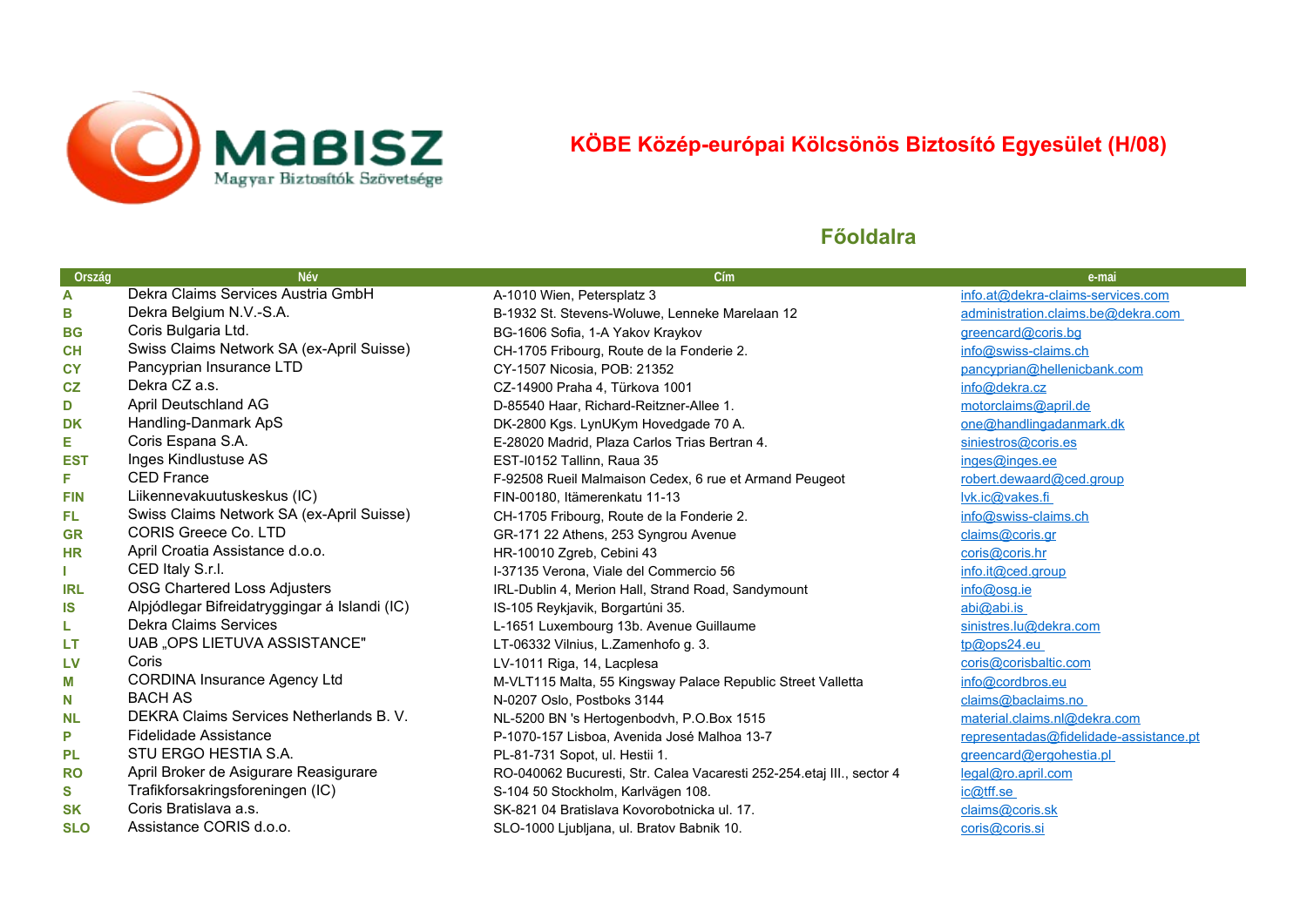<span id="page-8-0"></span>

### **Magyar Posta Biztosító Zrt. (H/15)**

| Ország     | Név                                                                        | Cím                                                                  | e-mai                             |
|------------|----------------------------------------------------------------------------|----------------------------------------------------------------------|-----------------------------------|
| A          | AVUS worldwide claims service                                              | A-8010 Graz Rechbauer Str. 4.                                        | office@avus-group.com             |
| в          | <b>AVUS International Belgium</b>                                          | B-2030 Antwerpen, Noorderlaan 87.                                    | avus.belgium@sgs.com              |
| <b>BG</b>  | AVUS Bulgaria International Claims Handling Ltd                            | BG-1000 Sofia, 10 General Gurko Str., Et.3, Ap.4                     | office.bq@avus-group.com          |
| <b>CH</b>  | AVUS (Schweiz) AG                                                          | CH-7302 Landquart, Pf.: 72                                           | office.ch@avus-claims.com         |
| <b>CY</b>  | Prodromou & Makriyiannis Insurance Underwriting Agencies & Consultants Ltd | CY-1101 Nicosia, The Riverside Forum, 2A Ioanninon&Cheilonos Streets | info@pminsurancebrokers.com       |
| CZ         | AVUS International spol. S R.O.                                            | CZ-12000 Praha 2, Rubesova 8.                                        | office.cz@avus-group.com          |
| D          | HDI Versicherung AG                                                        | D-30569 Hannover, Riethorst 2                                        | info@hdi.de                       |
| DK         | <b>AVUS Danmark</b>                                                        | DK-2500 Valby, Carl Jacobsens vej 37B                                | office.dk@avus-claims.com         |
| Е          | AVUS Espana Tramitacion de Siniestros, SA                                  | E-28290 Las Rozas, Chile 10, Edif. Madrid 92 of 124.                 | office.es@avus-claims.com         |
| <b>EST</b> | iClaim Eesti OU                                                            | EST-10151 Tallinn. Narva mnt 13                                      | info.ee@iclaim-group.com          |
| F.         | <b>AVUS France</b>                                                         | F-75009 Paris, 21 rue Lepeltier                                      | office.fr@avus-claims.com         |
| <b>FIN</b> | Liikennevakuutuskeskus (IC)                                                | FIN-00180, Itämerenkatu 11-13                                        | janne.jumppanen@vakuutuskeskus.fi |
| FL         | AFES AG für europäische Schadenregulierung                                 | FL-9490 Vaduz, Neugasse 17                                           | office.fl@avus-claims.com         |
| <b>GR</b>  | <b>AVUS Greece</b>                                                         | GR-11475 Athen, Parashou 143                                         | office.gr@avus-claims.com         |
| <b>HR</b>  | AVUS International d.o.o.                                                  | HR-10000 Zagreb, Gajeva 27                                           | office.hr@ avus-group.com         |
|            | HDI Assicurazioni S.p.A.                                                   | I-00187 Roma, Via Abruzzi, 10                                        | info@hdia.it                      |
| <b>IRL</b> | M. K. Nolan & Co Ltd.                                                      | IRL- Dublin 18, Suite 6, The Avenue, Beacon Court, Sandyfort         | info@mknolan.ie                   |
| IS         | Lausnir Lögmannsstofa                                                      | IS-108 Reykjavik, Sudurlandsbraut 52.                                | lausnir@lausnir.is                |
| L          | <b>AVUS Luxemburg</b>                                                      | L-5442 Roedt, 54, rue de Remich                                      | office.lu@avus-claims.com         |
| LT         | UAB "iClaim"                                                               | LT-08105 Vilnius, Konstitucijos pr. 26.                              | info.lt@iclaim-group.com          |
| LV         | UAB "iClaim" representative office in Latvia                               | LV-1010 Riga, Krisjana Valdemara Str. 21-20.                         | info.lv@iclaim-group.com          |
| М          | Gasan Mamo Insurance Limited                                               | M- GZIRA GZR03, Msida Rd.                                            | insurance@gasanmamo.com           |
| N          | <b>AVUS Norge</b>                                                          | N-0104 Oslo, Pb 870 Sentrum                                          | office.no@avus-claims.com         |
| <b>NL</b>  | HDI-Gerling Verzekeringen N.V.                                             | NL-3012 KL Rotterdam, Westblaak 14.                                  | info@hdi-nl.com                   |
| P          | <b>AVUS Portugal</b>                                                       | P-2970-869 Chameca da Cotovia Sesimbra, Rua St Andrea, 1-D           | office.pt@avus-group.com          |
| PL         | HDI Asekuracja Towarzystwo Ubezpieczen S.A.                                | PL-01-231 Warszawa, ul. Płocka 11/13                                 | info@hdi.pl                       |
| <b>RO</b>  | <b>AVUS International</b>                                                  | RO-053030 Bucuresti, CP 5 - 128                                      | office.ro@avus-group.com          |
| s          | <b>AVUS Sverige</b>                                                        | S-11223 Stockholm, Scheelegatan 1 1tr                                | office.se@avus-claims.com         |
| <b>SK</b>  | AVUS International, spol. S r.o.                                           | SK-820 05 Bratislava 25. Mliekarenská 13. POB 75.                    | office.sk@avus-group.com          |
| <b>SLO</b> | ZAVAROVALNICA TILIA d.d. Novo mesto                                        | SLO-8000 Novo mesto, Seidlova cesta 5                                | international.claims@zav-tilia.si |
| <b>UK</b>  | ICA Europe Ltd                                                             | UK-EN2 8DE Enfield, Joseph Housa, 2c Florence Avenue                 | gen@ica-uk.com                    |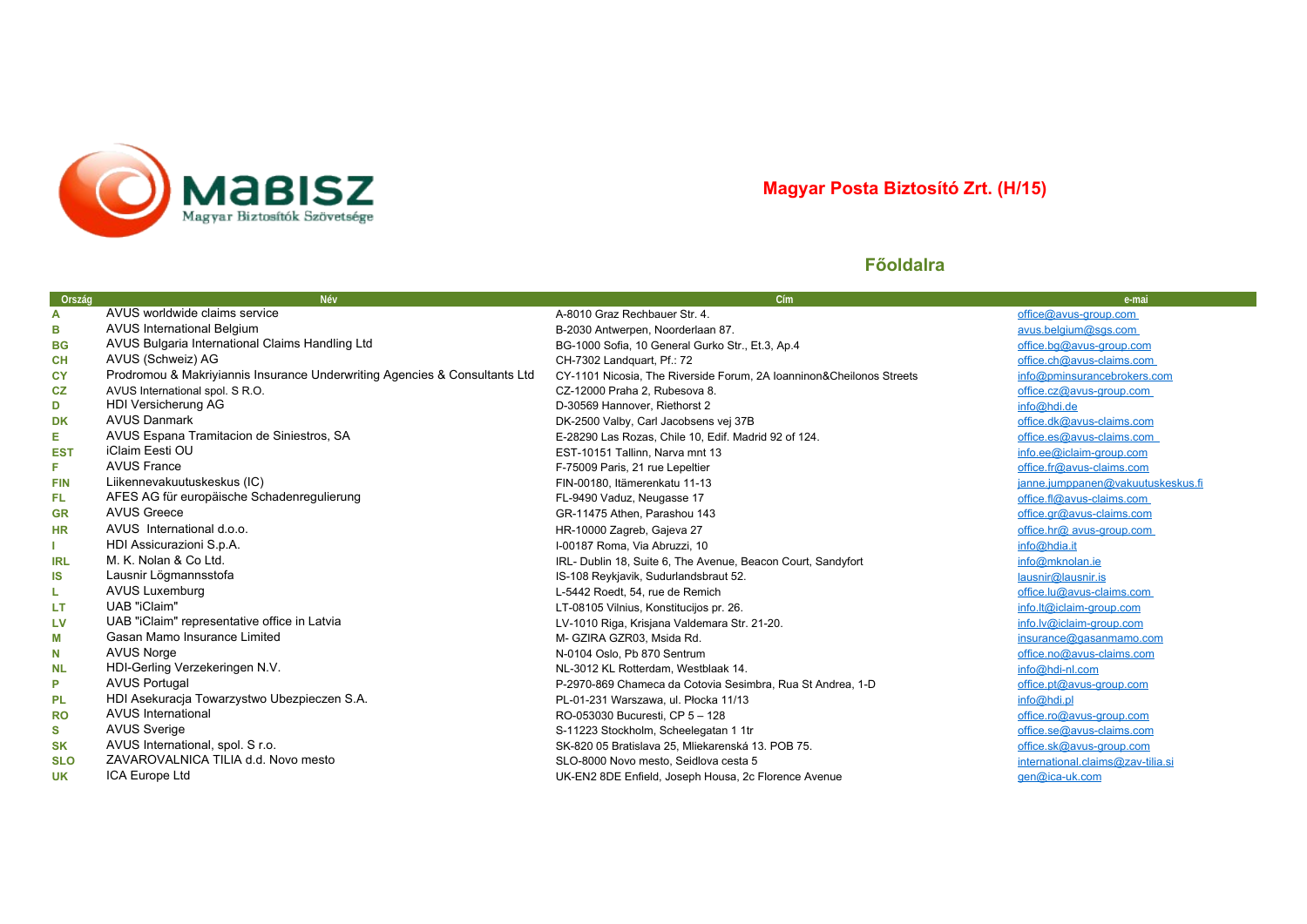<span id="page-9-0"></span>

# **Signal Biztosító Zrt. (H/17)**

| Ország     | Név                                                                                                  | Cím                                                             | e-mai                        |
|------------|------------------------------------------------------------------------------------------------------|-----------------------------------------------------------------|------------------------------|
| A          | AVUS worldwide claims service                                                                        | A-8010 Graz Rechbauer Str. 4.                                   | office@avus-group.com        |
| В          | AVUS Internazional Belgium                                                                           | B-2030 Antwerpen, Noorderlaan 87.                               | avus.belgium@sgs.com         |
| <b>BG</b>  | AVUS Bulgaria International Claims Handling Ltd                                                      | BG-1000 Sofia, 10 General Gurko Str., Et.3, Ap.4                | office.bg@avus-group.com     |
| CH         | AVUS (Schweiz) AG                                                                                    | CH-7302 Landquart, Schulstr. 76., Pf.: 72                       | office.ch@avus-claims.com    |
| <b>CY</b>  | Prodromou & Makriyiannis Insurance Underwriting Agencies {CY-1097 Nicosia, Homer Str. 20., 3rd floor |                                                                 | info@pua.com.cy              |
| CZ         | AVUS International spol. S R.O.                                                                      | CZ-12000 Praha 2, Rubesova 8.                                   | office.cz@avus-group.com     |
| D          | <b>AVUS GmbH</b>                                                                                     | D-20097 Hamburg, Amsinckstr. 32.                                | kontakt@avus-ssh.de          |
| <b>DK</b>  | <b>AVUS Danmark</b>                                                                                  | DK-3000 Frederiksberg, Lindevangs Allé 6.                       | office.dk@avus-claims.com    |
| Е          | AVUS Espana Tramitacion de Siniestros, SA                                                            | E-28290 Las Rozas, Chile 10, Edif. Madrid 92 of 124.            | office.es@vus-claims.com     |
| <b>EST</b> | iClaim Eesti OU                                                                                      | EST-10151 Tallinn, Narva mnt 13                                 | info.ee@iclaim-group.com     |
| F.         | AVUS France S.a.r.l.                                                                                 | F-75009 Paris, 44 Rue la Fayette                                | office.fr@avus-claims.com    |
| <b>FIN</b> | Liikennevakuutuskeskus (IC)                                                                          | FIN-00120 Helsinki, Bulevardi 28                                | janne.jumppanen@vakes.fi     |
| FL         | AFES AG für europäische Schadenregulierung                                                           | FL-9490 Vaduz, Neugasse 17                                      | office.fl@avus-claims.com    |
| <b>GR</b>  | <b>AVUS Greece</b>                                                                                   | GR-11475 Athen, Parashou 143                                    | office.gr@avus-claims.com    |
| <b>HR</b>  | AVUS International d.o.o.                                                                            | HR-10000 Zagreb, Gajeva 27.                                     | office.hr@avus-group.com     |
|            | AVUS Italia S.r.I.                                                                                   | I-00187 Roma, Via Ludovisi 36                                   | office.it@avus-claims.com    |
| <b>IRL</b> | M. K. Nolan & Co Ltd.                                                                                | IRL- Dublin 18, Suite 6, The Avenue, Beacon Court, Sandyfort    | mknolan@indigo.ie            |
| IS         | Lausnir Lögmannsstofa                                                                                | IS-105 Reykjavik, Sudurlandsbraut 52.                           | lausnir@lausnir.is           |
| L          | <b>AVUS LUXEMBOURG</b>                                                                               | L-5442 Roedt, 54, Rue de Remich                                 | office.lu@avus-claims.com    |
| LT         | <b>UAB iClaim</b>                                                                                    | LT-09303 Vilnius, Zalgirio st. 92                               | info@iclaim.lt               |
| <b>LV</b>  | <b>iClaim</b>                                                                                        | LV-1010 Riga, Krisjana Valdemara STr. 21-20.                    | invo.lv@iclaim-group.com     |
| М          | GasanMamo Insurance Limited                                                                          | M- GZIRA GZR1405, Msida Road.                                   | insurance@gasanmamo.com      |
| N          | <b>AVUS Norge</b>                                                                                    | N-0104 Oslo, PB 870 Sentrum                                     | office.no@avus-claims.com    |
| <b>NL</b>  | <b>AVUS Nederland</b>                                                                                | NL-3001 DD Rotterdam, Postbus 30 189                            | experts@avusnederland.nl     |
| P          | <b>AVUS Portugal</b>                                                                                 | P-2970-869 Chameca da Cotovia Sesimbra, Rua St Andrea, 1-Loja D | jose.oliveira@avus-group.com |
| PL         | AVUS Polska worldwide claims service sp.Z o.o.                                                       | PL-54-515 Wroclaw, ul. Basi Włodyjowskiej 4                     | office.pl@avus-group.com     |
| <b>RO</b>  | <b>AVUS International</b>                                                                            | RO-053030 Bucuresti, CP 5 - 128                                 | office.ro@avus-group.com     |
| S          | <b>AVUS Sverige</b>                                                                                  | S-11223 Stockholm, Scheelegatan 1 1tr                           | office.se@avus-claims.com    |
| <b>SK</b>  | AVUS International, spol. S r.o.                                                                     | SK-820 05 Bratislava 25, Mliekarenská 13.                       | office.sk@avus-group.com     |
| <b>SLO</b> | Zavarovalnica Triglav d. d.                                                                          | SLO-1000 Ljubljana, Verovskova 60.b.                            | zt-77027@zav-triglav.si      |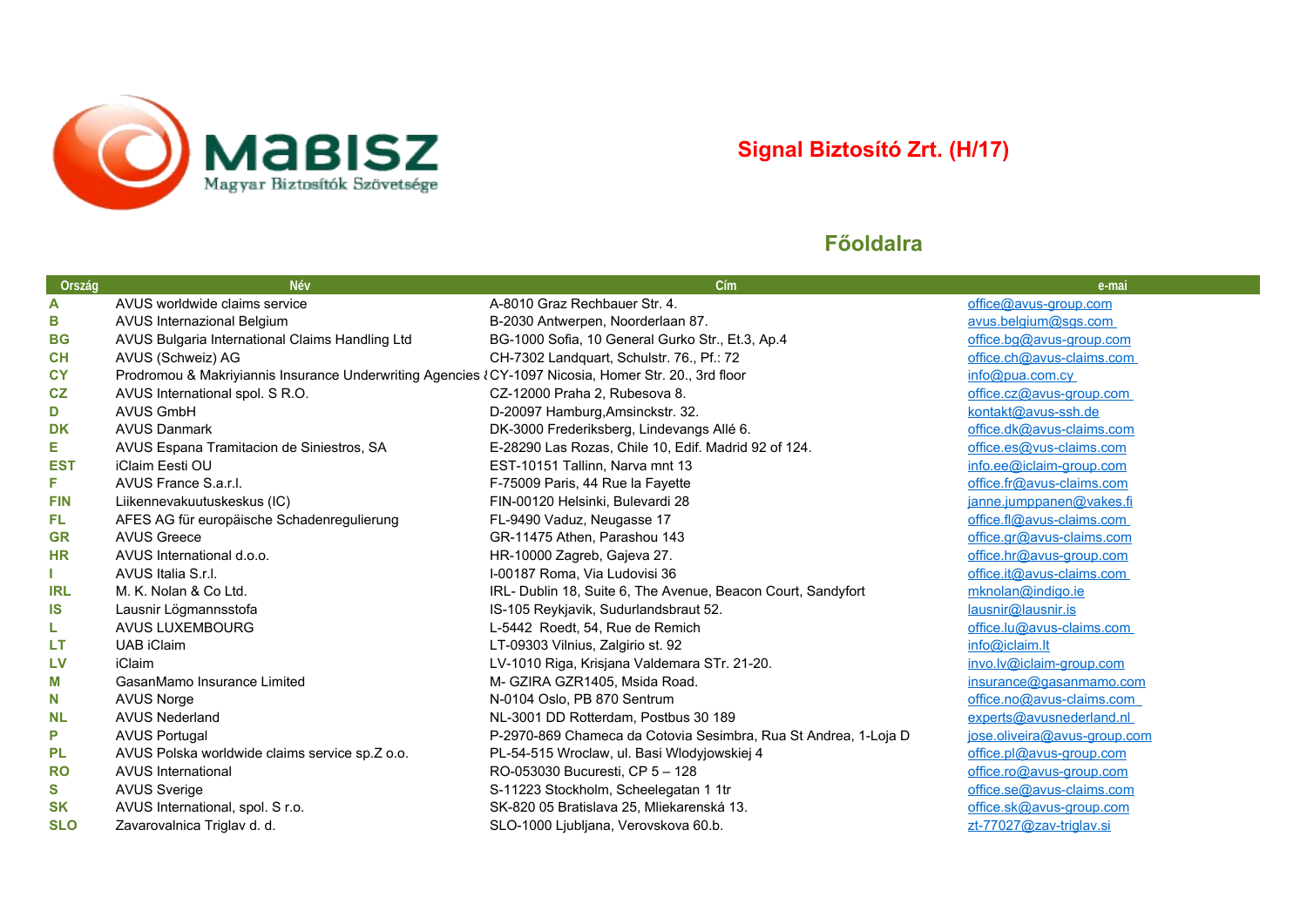<span id="page-10-0"></span>

# **UNION Vienna Insurance Group Biztosító Zrt. (H/14)**

| Ország     | <b>Név</b>                                                                 | Cím                                                     | e-mai                                   |
|------------|----------------------------------------------------------------------------|---------------------------------------------------------|-----------------------------------------|
| A          | Wiener Städtische Versicherung AG Vienna Insurance Group                   | A-1020 Wien, Obere Donaustr. 49-51                      | a.lindner@staedtische.co.at             |
| в          | Prevoyance en Voorzorg                                                     | B-1210 Bruxelles, Rue Royale 151-153                    | Claims-auto@pv.be                       |
| <b>BG</b>  | <b>BULGARSKI IMOTI VIENNA INSURANCE GROUP</b>                              | Nr. 56, Alabin Street, Sofia, Sredetz                   | office@insurance-bg.com                 |
| <b>CH</b>  | Die Mobiliar                                                               | CH-3001 Bern, Bundesgasse 35                            | diemobiliar@mobi.com                    |
| <b>CY</b>  | Prodromou & Makriyiannis Insurance Underwriting Agencies & Consultants Ltd | CY-1097 Nicosia, Homer Str. 20.                         | clpinsur@spidernet.com.cv               |
| CZ         | Kooperativa pojišťovna, a.s., Vienna Insurance Group                       | CZ-101 00 Praha 10. Sámova 8                            | itresnakova@zs.koop.cz                  |
| D          | HUK-COBURG-Allgemeine Versicherung AG                                      | D-96442 Coburg, Willi-Hussong-Str. 2                    | info@huk-coburg.de                      |
| <b>DK</b>  | <b>AVUS Danmark</b>                                                        | DK-2000 Frederiksberg, Lindevangs Allé 6.               | danmark@avus-claims.com                 |
| Е.         | InterEurope AG                                                             | E-08039 Barcelona, Moll de Barcelona WTC - Edif Este 8. | Spain@intereuropeag.com                 |
| <b>EST</b> | IF P&C Insurance AS                                                        | EST-12915 Tallinn, Laki 32                              | pille.hirv@if.ee                        |
| F.         | <b>MACIF</b>                                                               | F-79037 Niort Cedex 9, 2-4 rue de Pied de Fond          | grouland@macif.fr                       |
| <b>FIN</b> | Liikennevakuutuskeskus (IC)                                                | FIN-00120 Helsinki, Bulevardi 28                        | janne.jumppanen@vakes.fi                |
| FL.        | AFES AG für europäische Schadenregulierung                                 | FL-9490 Vaduz, Neugasse 17                              | office.fl@avus-claims.com               |
| <b>GR</b>  | <b>AVUS Greece</b>                                                         | GR-11475 Athen, Parashou 143                            | office.GR@avus-group.com                |
| <b>HR</b>  | Wiener osiguranje Vienna Insurance Group d.d.                              | HR-51000 Rijeka, Osjecka 46                             | kontakt@kvarner-wiener.hr               |
|            | UNIPOLSAI SPA                                                              | I-40128 Bologna, Via Stalingrado                        | sinest1@ugf.it                          |
| <b>IRL</b> | Motor Insurers' Bureau - Ireland (IC)                                      | IRL-D01E7E8 Dublin, IFSC                                | info@mibi.ie                            |
| IS         | Frumherji hf.                                                              | IS-110 Reykjavik, Hestháls 6-8                          | hans@frumherji.is                       |
| L          | <b>AVUS Luxemburg</b>                                                      | L-2453 Luxemburg, 5 rue Eugene Ruppert                  | afes-avus@arisa.lu                      |
| LT         | ERGO Insurance SE Lithuanian branch                                        | LT-03507 Vilnius, Gelezinio Vilko Str.6A                | info@ergo.lt                            |
| LV         | <b>ERGO Insurance SE</b>                                                   | LV-1013 Riga, Skanstes iela 50                          | info@ergo.lv                            |
| M          | Gasan Mamo Insurance Limited                                               | M- GZIRA GZR03, Msida Rd.                               | insurance@gasanmamo.com                 |
| N          | <b>AVUS Norge</b>                                                          | N-0164 Oslo, Nedre Slottgate 12                         | thorgrim@avus-group.com                 |
| <b>NL</b>  | Achmea (Centraal Beheer) Schadeverzekeringen                               | NL-7300 HZ Apeldoorn, Postbus 9150                      | buitenland@achmea.nl                    |
| P          | <b>INTEREUROPE AG</b>                                                      | P-1050-019 Lisboa, Av. António Augusto Aguiar 118-2.    | susana.almeida@intereuropeag.com        |
| <b>PL</b>  | COMPENSA Towarzystwo Ubezpieczen S.A. Vienna Insurance Group               | PL-02-342 Warszawa, Al. Jerozolimskie 162               | robert.kruszewski@compensa.com.pl       |
| <b>RO</b>  | <b>VIG Management Services</b>                                             | RO-020912 Bucharest, Sector 2, Bd. Carol, 31-33, et 6.  | claims@vig.ro                           |
| s          | Folksam ömsesidig sakförsäkring                                            | S-106 60 Stockholm, Visting address Bohusgatan 14       | annkristine.wuopio-mogestedt@folksam.se |
| <b>SK</b>  | KOOPERATIVA poisťovňa, a. s. Vienna Insurance Group                        | SK-81623 Bratislava, Stefanovicova 4                    | borza@koop.sk                           |
| <b>SLO</b> | Zavarovalnica Triglav d. d.                                                | SLO-1000 Ljubljana, Verovskova 60.b.                    | zt-77027@zav-triglav.si                 |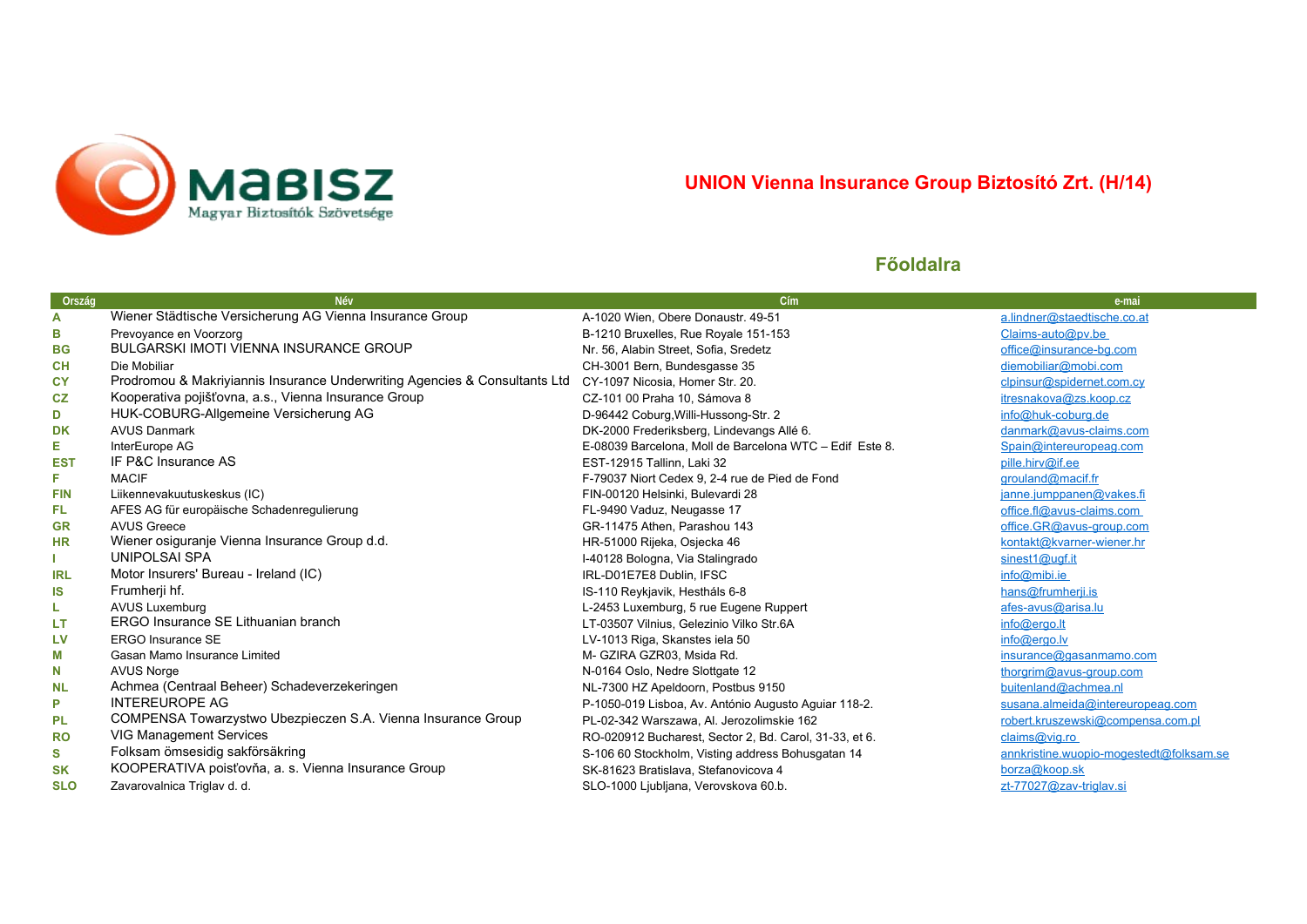<span id="page-11-0"></span>

### **UNIQA Biztosító Zrt. (H/03)**

| Ország     | Név<br>Uniqa Österreich Versicherungen AG                                  | Cím<br>A-1029 Wien, Untere Donaustrasse 21.                  | e-mai                                   |
|------------|----------------------------------------------------------------------------|--------------------------------------------------------------|-----------------------------------------|
| A          | <b>KBC Verzekeringen</b>                                                   |                                                              | schaden@uniqa.at                        |
| в          |                                                                            | B-3000 Leuven, Prof. R. Van Overstraetenplein 2.             | Luc.Janssens@verz.kbc.be                |
| <b>BG</b>  | UNIQA plc                                                                  | BG-1612 Sofia, 11-13 Yunak Str.                              | greencard@uinga.bg                      |
| <b>CH</b>  | Vaudoise Assurances                                                        | CH-1005 Lausanne, Avenue de Cour 41                          | dis@vaudoise.ch                         |
| <b>CY</b>  | Prodromou & Makriyiannis Insurance Underwriting Agencies & Consultants Ltd | CY-1097 Nicosia, Homer Str. 20.                              | clpinsur@spidernet.com.cv               |
| CZ         | UNIQA pojišťovna, a.s.                                                     | CZ - 160 12 Praha 6, Evropská 136                            | likvidace.vozidla@uniqa.cz              |
| D          | R+V Allgemeine Versicherung AG                                             | D-65189 Wiesbaden, Raiffeisenplatz 1                         | fcd@ruv.de                              |
| <b>DK</b>  | <b>AVUS Danmark</b>                                                        | DK-2800 LynUKy, LynUKy Hovedgade 70 A 2.                     | avus@avusdanmark.dk                     |
| Е          | MAPFRE ESPAÑA, COMPAÑÍA DE SEGUROS Y REASEGUROS S.A.                       | E-28222 Majadahonda, Ctra de Pozuelo 50                      | representaciones.automoviles@mapfre.com |
| <b>EST</b> | ERGO Insurance SE                                                          | EST-I0152 Tallinn, Narva mnt 59                              | info@ergo.ee                            |
| F.         | <b>MAAF Assurances</b>                                                     | F-79036 Niort, Cedex 9 Chauray                               | client.sci@maaf.fr                      |
| <b>FIN</b> | LocalTapiola General Mutual Insurance Company                              | FIN-02020 LÄHITAPIOLA, Revontulenkuja 1                      | foreignclaims@lahitapiola.fi            |
| FL.        | Vaudoise Assurances                                                        | CH-1005 Lausanne. Avenue de Cour 41                          | dis@vaudoise.ch                         |
| <b>GR</b>  | <b>IMPERIAL SA Insurance &amp; Claims Services</b>                         | GR-17122 Athen 253 Sygrou Avenue                             | imperial@imperial.gr                    |
| <b>HR</b>  | UNIQA osiguranje d.d.                                                      | HR-10000 Zagreb, Planinska 13A                               | uniga.claims@uniga.hr                   |
|            | Italiana Assicurazioni SPA                                                 | I-40126 Bologna, Viale Masini 14                             | uld.esteri@realemutua.it                |
| <b>IRL</b> | M. K. Nolan & Co Ltd.                                                      | IRL- Dublin 18, Suite 6, The Avenue, Beacon Court, Sandyfort | mknolan@indigo.ie                       |
| <b>IS</b>  | G. Jonsson & Partners                                                      | IS-105 Reykjavik, Borgartún 33.                              | gjonspartn@visir.is                     |
| L          | <b>AVUS Luxemburg</b>                                                      | L-2453 Luxemburg, 5 rue Eugene Ruppert                       | office.lu@avus-group.com                |
| LT         | ERGO Insurance SE Lithuanian branch                                        | LT-03507 Vilnius, Gelezinio Vilko Str.6A                     | info@ergo.lt                            |
| LV         | Pandi Balti                                                                | LV-1054Maza Aluksnes Str. 7.                                 | latvia.mc@pandibalti.eu                 |
| М          | Gasan Mamo Insurance Limited                                               | M- GZIRA GZR03, Msida Rd.                                    | insurance@gasanmamo.com                 |
| N          | <b>AVUS Norge</b>                                                          | N-0157 Oslo, Nedre Slottgate 15                              | thorgrim.haga@avus-group.com            |
| <b>NL</b>  | Achmea Schadeverzekeringen N. V.                                           | NL-5004 JB Tilburg, Spoorlaan 298. P.O Box 4062              | info@globalneth.nl                      |
| P          | <b>MAPFRE</b>                                                              | P-1250-071 Lisboa, Rua Castilho 52                           | josesantiago@mapfre.pt                  |
| <b>PL</b>  | Uniga Towarzystwem Ubezpieczen S.A.                                        | PL-93-578 Lodz, Wroblewskiego 18                             | fcd@uniqa.pl                            |
| <b>RO</b>  | <b>UNIQA Asigurari</b>                                                     | RO-Bucuresti, Str. Nicolae Caramfil, nr. 25, sector 1        | greencard@uniga.ro                      |
| s          | Länsförsäkringar Sak Försäkringsaktiebolag (publ)                          | S-106 50 Stockholm                                           | jan.hansson@lansforsakringar.se         |
| <b>SK</b>  | UNIQA poisťovňa, a.s.                                                      | SK-820 07 Bratislava 27, Lazaretská 15                       | cmd@uniqa.sk                            |
| <b>SLO</b> | Zavarovalnica SAVA, d.d.                                                   | SLO-2000 Maribor, Cankarjeva ul. 3                           | claim@zav-sava.si                       |